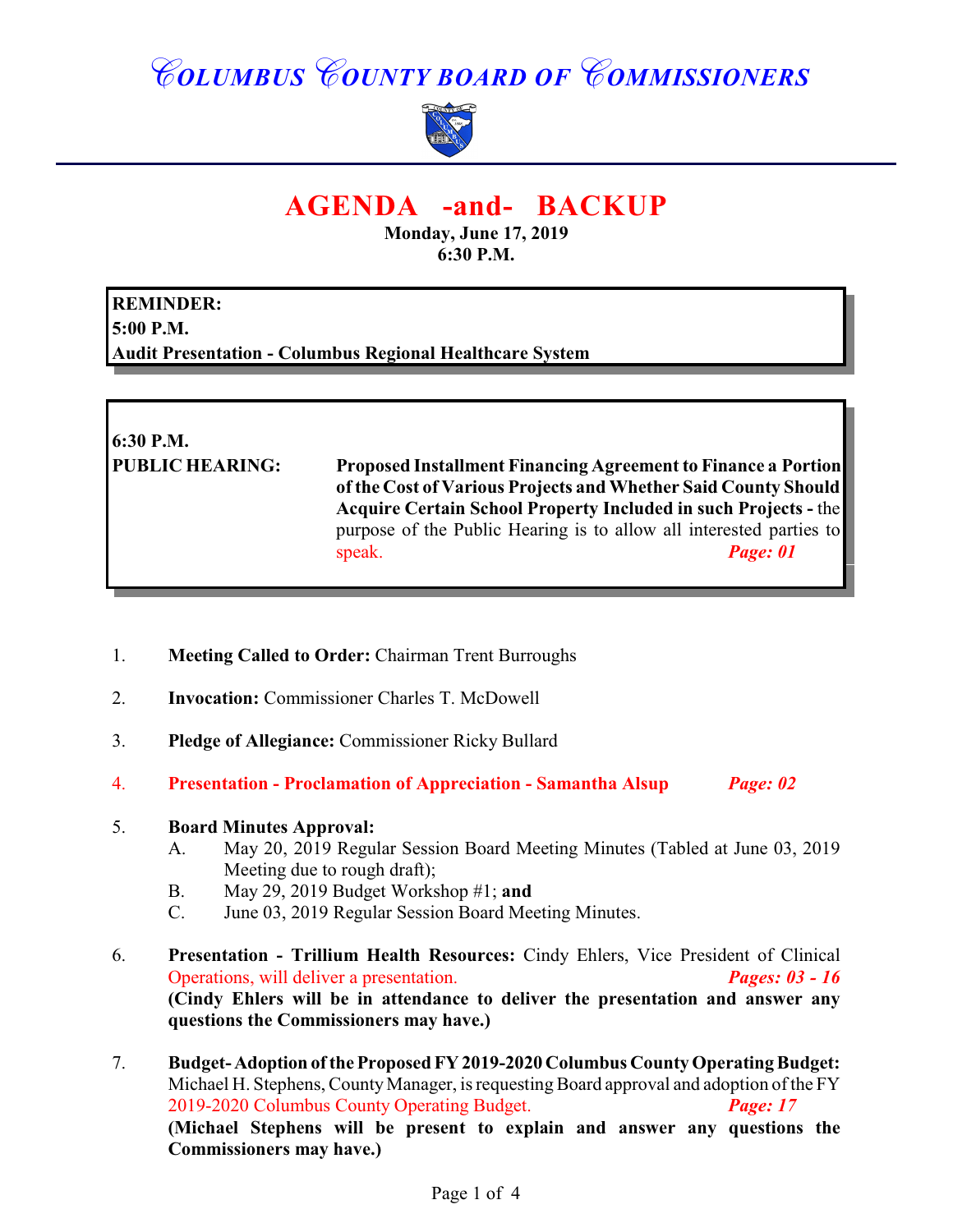- 8. **Animal Control Departmental Update:** Loretta Shipman, Animal Control Director, will deliver a Departmental Update. *Page: 18* **(Loretta Shipman will be present to deliver the departmental update and answer any questions the Commissioners may have.)**
- 9. **Aging Bid Opening for Congregate Meals:** Amanda Harrelson, Director of Aging, is requesting Board approval of Bateman Community Living, LLC, by and through the Elior Company, for the congregate meals. *Page: 19*  **(Amanda Harrelson will be present to explain and answer any questions the Commissioners may have.)**
- 10. **Aging 2020 Title III-D Health Promotion/Disease Prevention Grant:** Amanda Harrelson, Director of Aging, is requesting Board approval. *Page: 20* **(Amanda Harrelson will be present to explain and answer any questions the Commissioners may have.)**
- 11. **Aging Home and Community Care Block Grant for \$577,942, County Match \$64,216, for a total of \$642,158:** Amanda Harrelson, Director of Aging, is requesting Board approval. *Pages: 21 - 22* **(Amanda Harrelson will be present to explain and answer any questions the Commissioners may have.)**
- 12. **Social Services Monthly Administrative Update:** Algernon McKenzie, Social Services Director, will deliver the Monthly Administrative Update. *Pages: 23 - 29* **(Algernon McKenzie will be present to deliver update and answer any questions the Commissioners may have.)**
- 13. **Library Grant Award Contract for Fair Bluff Community Library and Grant Project Ordinance:** Morris Pridgen, Library Director, is requesting Board approval of the \$150,000.00 grant. *Pages: 30 - 45* **(Morris Pridgen will be present to explain and answer any questions the Commissioners may have.)**
- 14. **Administration CDBG (Community Development Grant Funds) Updated Compliance Plans:** Michael Stephens, County Manager, is requesting Board approval of up-to-date required compliance plans for the Old Dock Elementary School Wastewater Project.

*Pages: 46 - 67*

**(Michael Stephens will be present to explain and answer any questions the Commissioners may have.)**

15. **CDBG Neighborhood Revitalization (NC Neighborhood) Program Application - Public Hearings:** Floyd Adams, The Adams Company, is requesting the establishment of two (2) Public Hearings, first - July 01, 20190, at 6:30 P.M., and July 15, 2019, at 6:30 P.M. for this grant. *Page: 68*

**(Floyd Adams, and/or representative will be present to explain and answer any questions the Commissioners may have.)**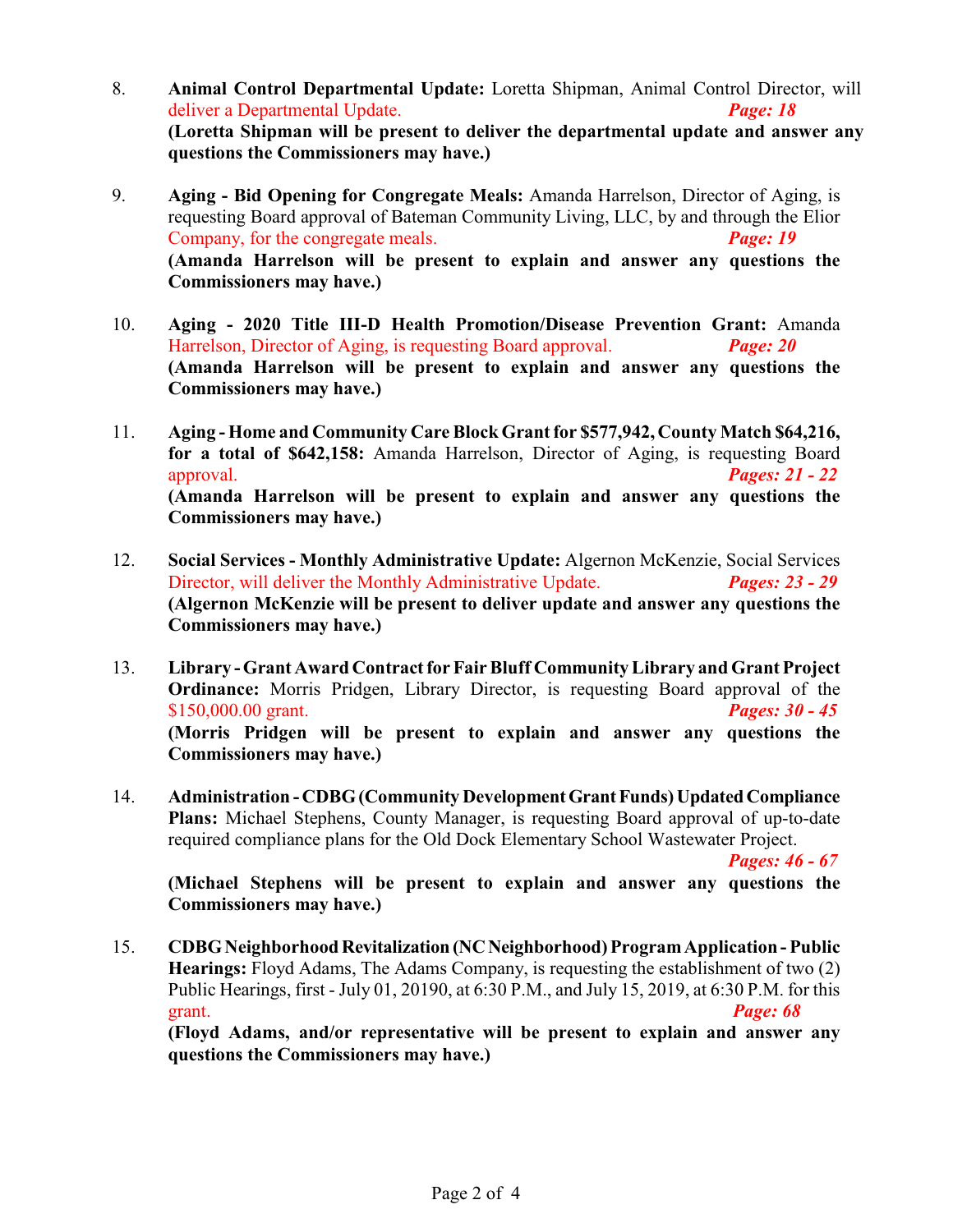- 16. **Finance Fund Balance Policy:** Bobbie Faircloth, Finance Director, is requesting Board approval. *Pages: 69 - 73* **(Bobbie Faircloth will be present to explain and answer any questions the**
	- **Commissioners may have.)**
- 17. **Appointments/Reappointments/Replacements to Committees and Boards:** June B. Hall, Clerk to the Board, is requesting appointments/reappointments/replacements.

*Pages: 74 - 75*

| <b>COMMITTEE</b>                                                                  | ZONE/<br><b>EB</b>             | PERSON(S)                                                                                                                    | <b>EXPIR.</b><br><b>DATE</b>                     |
|-----------------------------------------------------------------------------------|--------------------------------|------------------------------------------------------------------------------------------------------------------------------|--------------------------------------------------|
| <b>Aging Advisory Council (Region O) -COG-</b>                                    | <b>EB</b>                      | Vacancy                                                                                                                      | 06/30/2018                                       |
| <b>Animal Control Advisory Council</b>                                            | I<br>III                       | Vacant<br>Vacant                                                                                                             |                                                  |
| <b>Economic Development Commission Board of</b><br><b>Directors</b>               | I<br>VI                        | <b>Harry Foley - Resigned</b><br><b>Brendon H. Jones</b>                                                                     | 06/30/2019<br>06-30-2019                         |
| Home and Community Care Block Grant for<br><b>Aging Services Advisory Council</b> | I<br>$\mathbf{H}$<br>III<br>IV | <b>Willie Green</b><br><b>Sue Bell</b><br><b>Betty Williamson</b><br>(Deceased)<br><b>Richard Wilson</b><br><b>Dan Watts</b> | 06-30-2019<br>,,<br>,,<br>$\textsf{G}\textsf{G}$ |
| <b>Housing Advisory Committee</b>                                                 | <b>VII</b>                     | <b>James Register</b>                                                                                                        | 06/30/2019                                       |
| <b>Industrial Facilities Pollution Control</b><br><b>Financing Authority</b>      | <b>EB</b>                      | Carl Meares, Jr.                                                                                                             | 06/30/2018                                       |
| <b>Southeastern Economic Development</b><br><b>Commission</b>                     | I                              | <b>Raymond Shaw</b>                                                                                                          | 04/01/2019                                       |
| <b>Tabor City Zoning Board of Adjustment</b>                                      | EB                             | <b>Kenny Stanley</b>                                                                                                         | <b>April, 2019</b>                               |
| <b>Whiteville Planning Board/Board of</b><br><b>Adjustment</b>                    | <b>EB</b>                      | <b>Robert White</b>                                                                                                          | 09-08-2018                                       |

#### **RECESS REGULAR SESSION and enter into COMBINATION MEETING of COLUMBUS COUNTY WATER and SEWER DISTRICTS I, II, III, IV and V BOARD MEETING:**

18. **Columbus County Water and Sewer Districts I, II, III, IV and V - Approval of Board Meeting Minutes:**

June 03, 2019 **Combination Meeting** of Columbus County Water and Sewer Districts I, II, III, IV and V Board Meeting **(5 sets)**